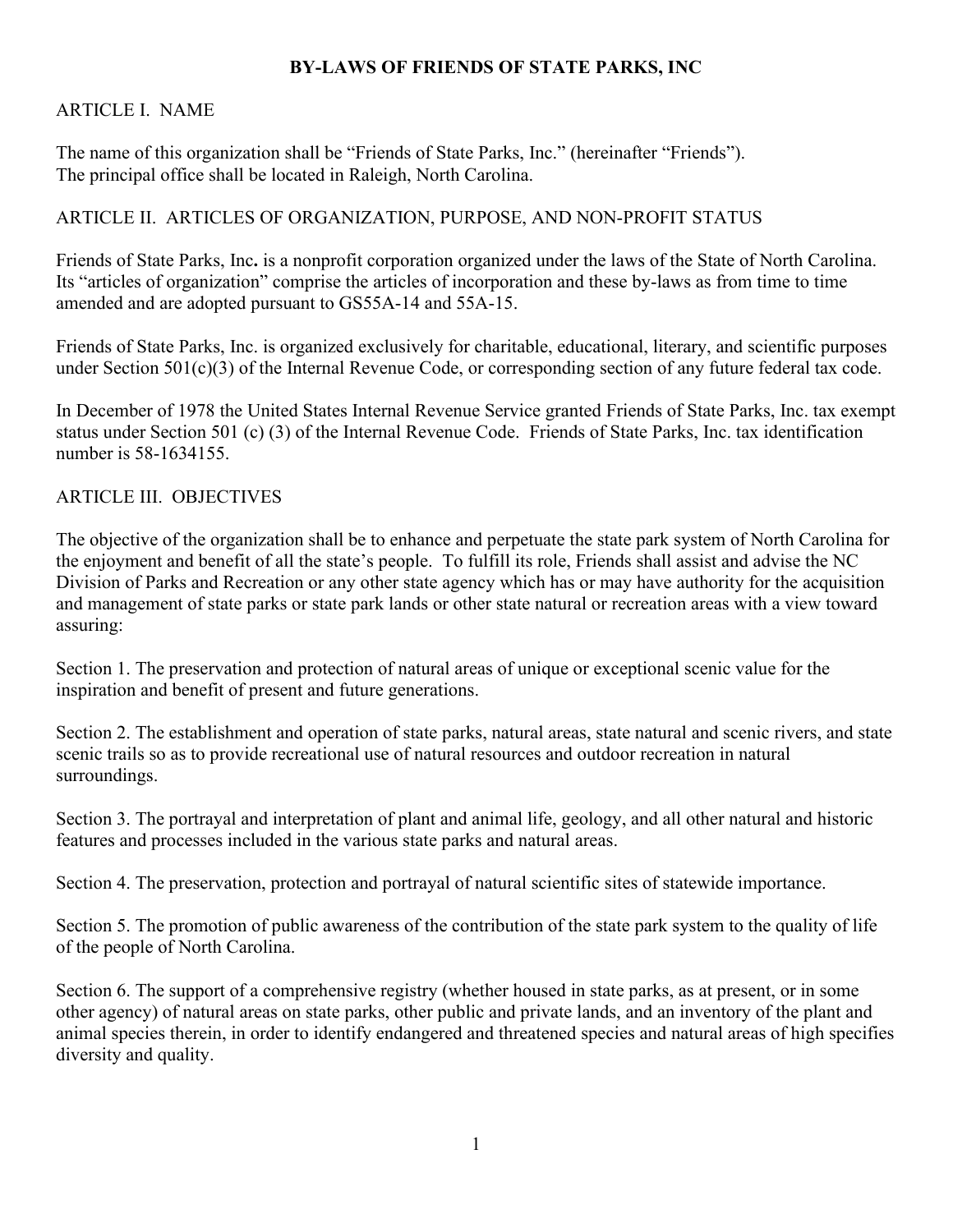Section 7. To encourage acquisition and preservation of state parks and other natural areas in the state, large enough and with enough diversity of habitats to forever guarantee survival of all our native species of plants, animals and their habitats.

### ARTICLE IV. MEMBERSHIP

Section 1. Public and private organizations and individuals interested in the purposes and objectives of Friends of State Parks, Inc. and willing to uphold its policies and subscribe to its by-laws shall be eligible for membership upon payment of dues as hereinafter provided.

Section 2. There shall be three classes of memberships: individual, family, and organization. The categories of individual and organization membership shall be determined each year by the Board of Directors.

Section 3. Any individual desiring to become a member of Friends in an individual membership category may do so by application and the payment of dues specified as for the desired category of individual membership. The purchase (not renewal) of a Friends of State Parks license plate allows the one-time submission of an individual membership application and will satisfy the dues requirement for the current calendar year, or the following calendar year if submitted in the fourth quarter. An individual member shall be entitled to one vote on all matters submitted to a vote of the membership.

Section 4. Any family unit desiring to become a member of Friends may do so by application for such membership, the payment of dues specified for that class of membership. A family membership shall be entitled to one vote on all matters submitted to a vote of the membership.

Section 5. Any organization desiring to become a member of Friends in an organization membership category may do so by submitting to the Board of Directors a statement by its president and secretary that the organization has voted to apply for membership, by payment of dues specified for the desired category of organization membership. An organization member shall be entitled to one vote on all matters submitted to a vote of the membership.

Section 6. No individual or organization shall hold membership in more than one membership category.

Section 7. All members who have met all of the requirements and paid membership dues for the current year are deemed active members. The organization shall conduct an annual enrollment of members but persons may be admitted to membership at any time. Memberships shall coincide with the calendar year.

Section 8. Members are expected to conduct themselves in a manner supportive of the objectives of the Friends of State Parks, Inc. Members who act in a manner to discredit the organization or fail to pay dues are subject to termination or suspension. Membership may be terminated or suspended by vote of the Board of Directors.

ARTICLE V. DUES

Section 1. The amount of annual dues for each class and/or category of membership shall be determined by the Board of Directors.

Section 2. Dues shall be payable on or before January 1 of each year.

### ARTICLE VI. OFFICERS AND THEIR ELECTION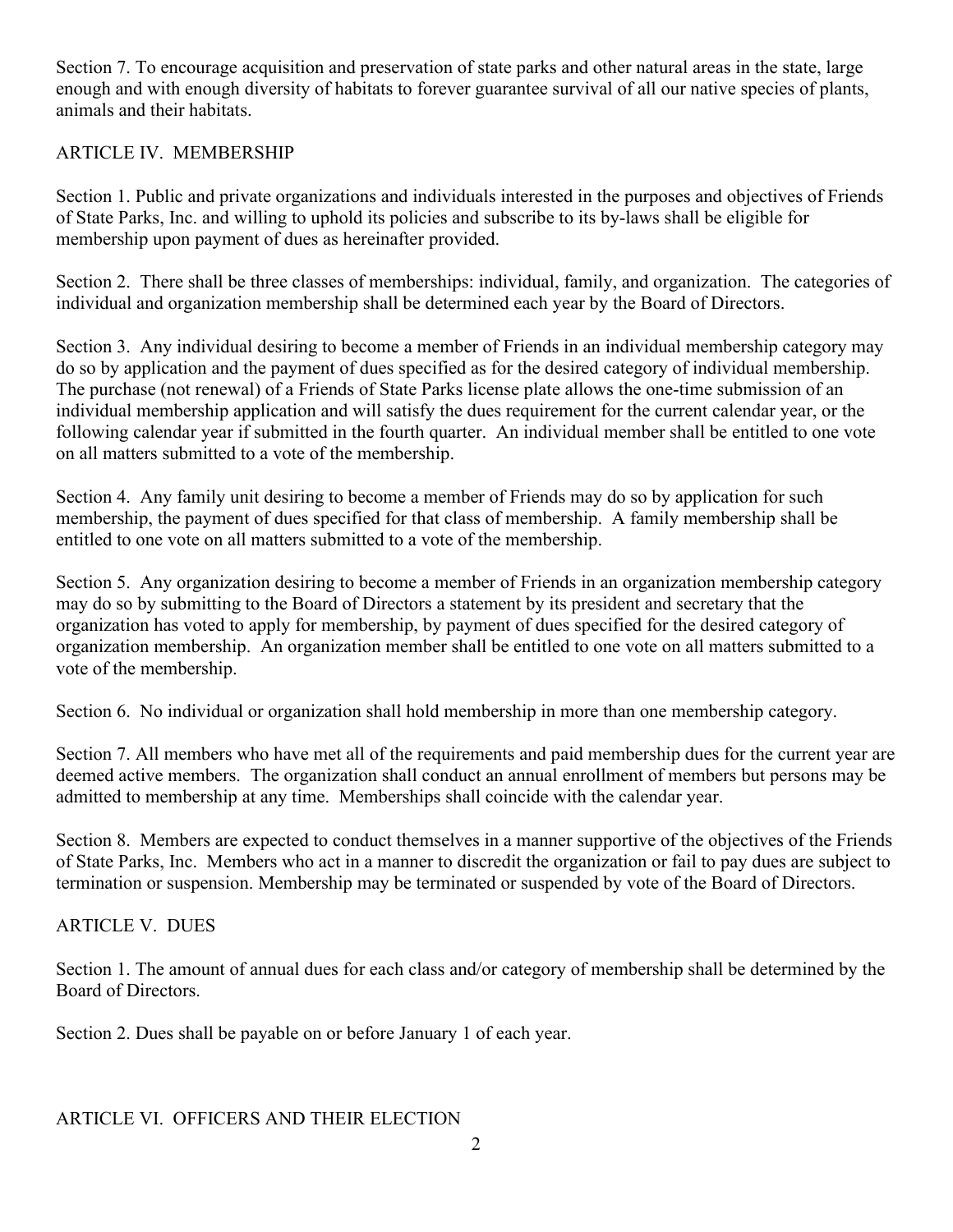Section 1. The officers of the organization shall consist of a President, a First Vice President, a Second Vice President, a Secretary and a Treasurer.

Section 2. Officers shall be elected from the membership by vote of the membership at the annual meeting.

Section 3. Officers shall assume their duties at the close of the annual meeting at which they were elected and shall serve for a term of two years and until the election and qualification of their successors.

Section 4. A vacancy occurring in any office shall be filled for the unexpired term by a person appointed by the Executive Committee.

# ARTICLE VII. DUTIES OF OFFICERS

Section 1. The President shall act as spokesperson for the organization, shall preside at all meetings of the organization and of the Board of Directors at which s/he may be present, shall perform all duties ordinarily incident to this office or as prescribed in these by-laws or assigned to this office by the Board of Directors, and shall coordinate the work of the officers and committees of the organization in order that the Objectives may be promoted.

Section 2. The First and Second Vice President shall perform duties that support the organization's objectives. In the absence of the President, the First Vice President, or in his/her absence, the Second Vice President shall preside at meetings of the organization and of the Board of Directors.

Section 3. The Secretary shall be responsible for the minutes of all meetings of the organization and of the Board of Directors; shall notify members of their appointment to committees; shall ensure dissemination of minutes and notices of meetings of the organization and the Board of Directors as required; shall conduct such correspondence as the Board of Directors may direct and shall perform such other duties as may be delegated. The Secretary shall act as the custodian of all official records and shall maintain a record of all policies and procedures adopted by the Board.

Section 4. The Treasurer and Executive Committee-appointed and Board-approved representatives shall have custody of all the funds of the organization, shall keep a full and accurate account of the receipts and expenditures and shall make disbursements as authorized by the Executive Committee or the Board of Directors. The Treasurer shall present a financial statement at every Board and membership meeting and at other times when requested by the President. The Treasurer shall be responsible for ensuring the preparation of an annual audit in a manner prescribed by the Board of Directors and preparation and filing of Friends of State Parks Inc. tax documents.

# ARTICLE VIII. THE BOARD OF DIRECTORS

Section 1. The affairs of the organization shall be managed by the Board of Directors through its Executive Committee. Standing committees may manage the affairs of the organization that fall within their defined bounds, as approved by the Board.

Section 2. The board shall consist of a maximum of 18 Directors including the immediate past president and the five officers: the President, the First Vice President, the Second Vice President, the Secretary, and the Treasurer. The President shall be the chairperson of the Board. The Board shall strive to include Directors from each of the state parks districts who serve as local contacts and Friends of State Parks, Inc. representatives at local park events. Chapter chairpersons who are not elected as Directors, and any former Director elected by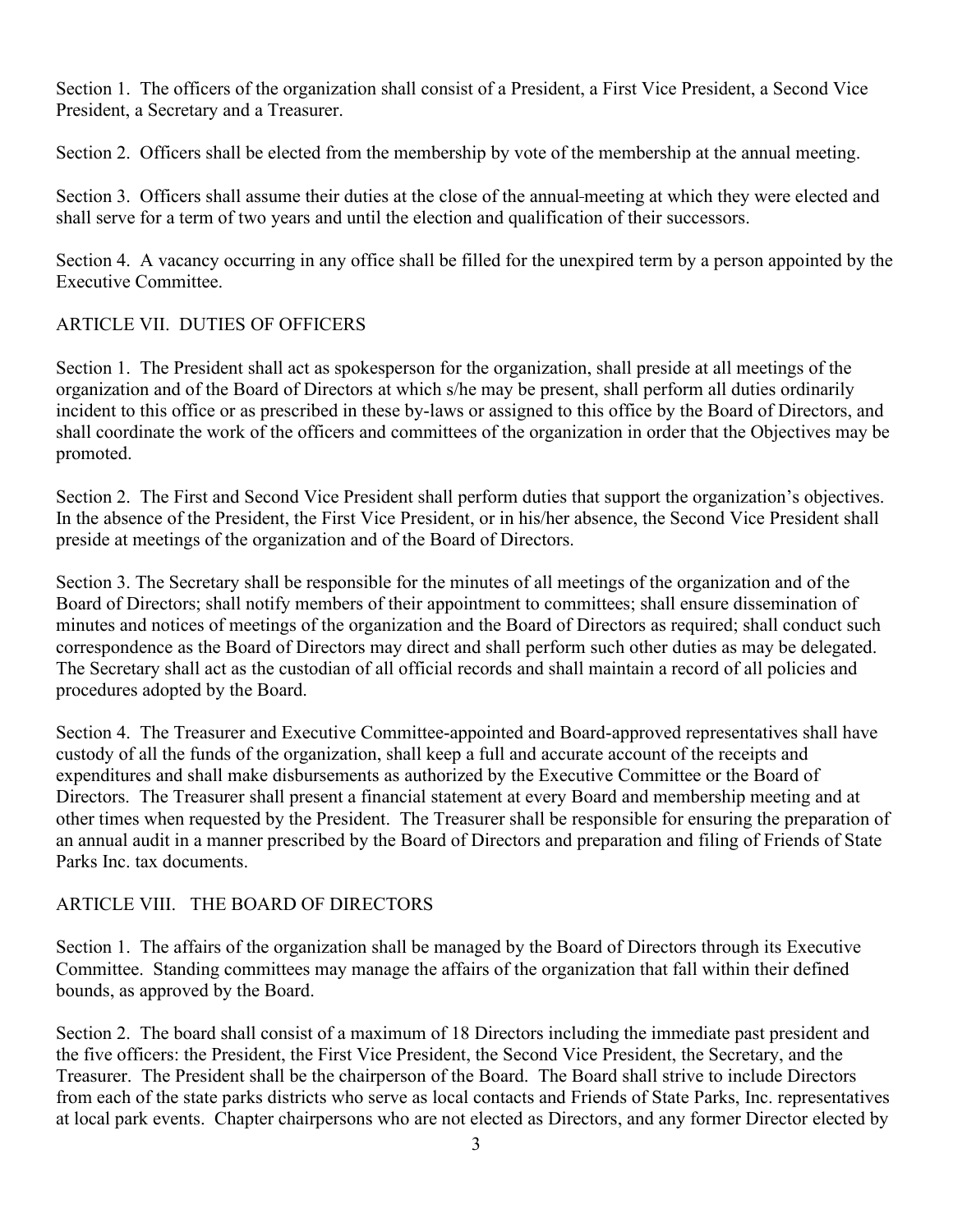the Board to serve as a Director Emeritus, shall serve on the Board in a non-voting ex officio capacity. The Directors shall be elected from the membership at the annual membership meeting.

Section 3. Directors shall assume their official duties following the close of the annual meeting at which they were elected and shall serve for a term of two years and until the election of their successors.

Section 4. The five officers and the immediate past president serving in an ex officio capacity shall constitute an Executive Committee. The ex officio role of the immediate past president shall expire after two years. The Executive Committee is authorized to act on behalf of the organization between Board meetings, including, but not limited to, taking positions for the organization and the expenditure of funds not to exceed 10% of the current balance in the organization's unencumbered accounts. The Executive Committee shall report decisions and expenditures to the Board of Directors at its next quarterly meeting. Decisions by the Executive Committee shall be made by a positive vote of a majority of its members. A quorum of the Executive Committee shall consist of any three officers, and it is permissible to conduct meetings and vote by telephone or other electronic means.

Section 5. Any vacancy occurring in the Board of Directors may be filled by the Executive Committee. The Executive Committee will notify all chapters of Friends of State Parks of a vacancy occurring and solicit the nomination of qualified candidates to fill the vacancy. A Director appointed by the Executive Committee shall serve for the unexpired term of his or her predecessor and assume duties immediately**.**

Section 6. Seven Directors shall constitute a quorum for the transaction of business. The act of a majority of the Directors present at a meeting at which a quorum is present shall be the act of the Board of Directors.

Section 7. Regular meetings of the Board of Directors and the Executive Committee shall be held quarterly. Special meetings may be called by the President or any two directors. The Secretary shall give five days notice of all meetings of the board.

Section 8. Any member or group of members may appear before any meeting of the Executive Committee to present information or to request action. The Executive Committee shall act at the same meeting on each such presentation by either deciding to take action, take no action, or hold the matter for further investigation. Any member may also appear before the Board of Directors for the same purpose after first presenting the matter to the Executive Committee.

Section 9. All officers and Directors shall be elected for two-year terms. All officers and Directors may be reelected. Terms of the President and Second Vice President shall expire in even-numbered years. Terms of the other officers shall expire in odd-numbered years.

Section 10. Any Board meeting may be conducted solely by one or more means of remote communication through which all of the Directors may participate with each other during the meeting, if the number of Directors participating in the meeting would be sufficient to constitute a quorum. Participation in a meeting by that means constitutes presence in person at the meeting.

Section 11. The Board of Directors shall employ a salaried staff executive who shall have the title of Executive Director and serve as the chief executive and operating officer of the organization. The terms and conditions of the Executive Director's employment contract shall be approved by the Board.

The Executive Director shall be responsible for all the day-to-day management functions of the organization and shall direct all activities of the organization in accordance with these Bylaws and any policies established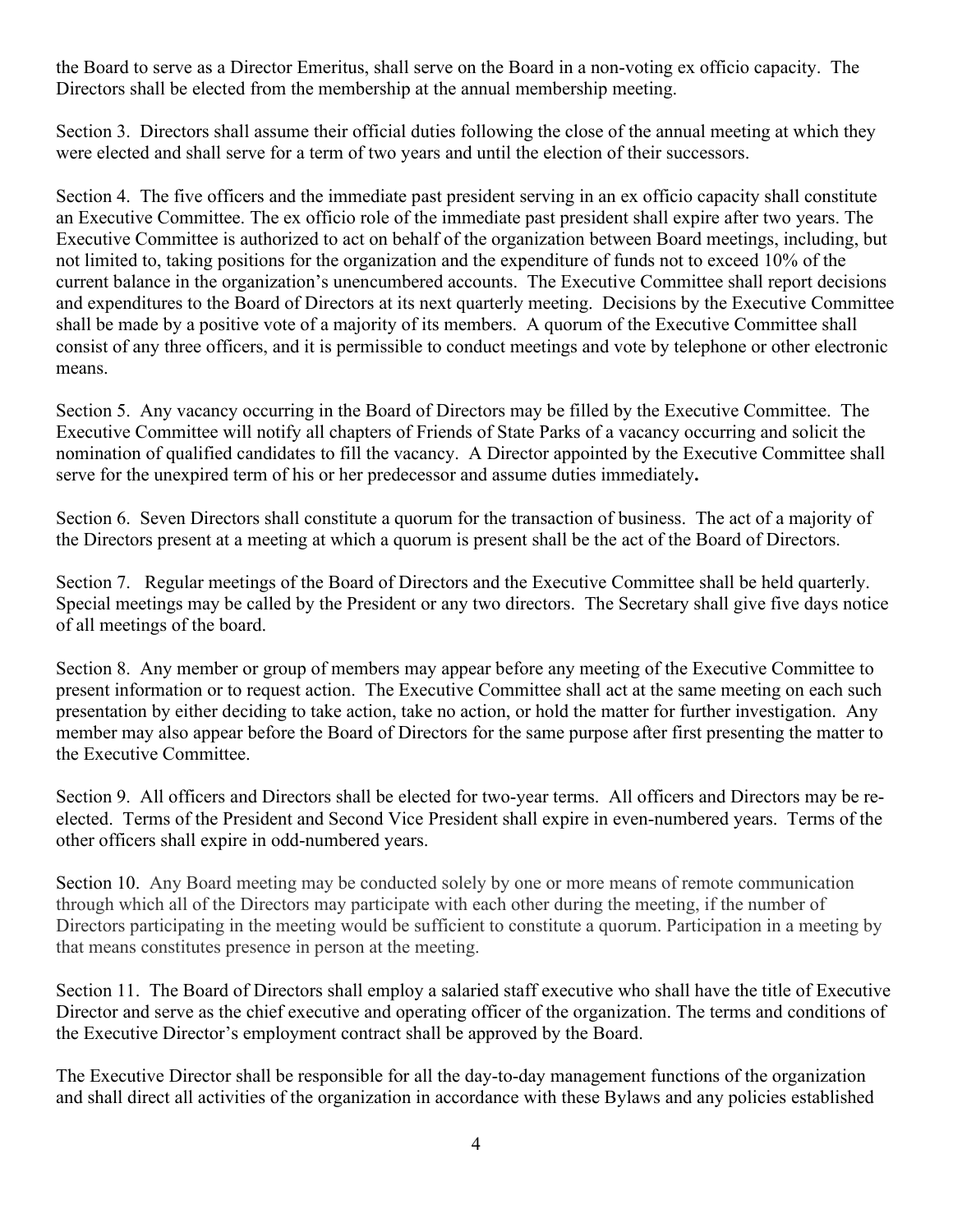by the Board of Directors. The Executive Committee shall be responsible for evaluating the performance of the Executive Director.

The Executive Director may

- (a) employ and discharge additional staff members as necessary to carry on the work of the corporation, and fix their compensation within the approved budget;
- (b) define the duties of the staff, supervise their performance, and establish titles; and
- (c) delegate those responsibilities of management in the best interest of the corporation.

The Executive Director shall attend all meetings of the Board of Directors, the Executive Committee, and, if able, meetings of standing committees, serving as an ex-officio member, without a vote.

Section 12. All Directors are expected to attend all board meetings. When a Director expects to be absent from a board meeting, s/he must notify the president or secretary prior to the meeting. Missing four consecutive meetings without notification constitutes a constructive resignation. The Executive Committee will act in a timely manner to fill this vacated position. These attendance expectations apply also to officers in their attendance at both board and executive committee meetings.

## ARTICLE IX. COMMITTEES AND COMMITTEE SELECTION

Section 1. There shall be three standing committees to facilitate the work of the organization: Budget and Finance; Board Development and Nominations; and By-laws. The chairpersons of these committees shall be Directors. Membership on these committees is open to non-Directors who are members of Friends of State Parks, Inc. If a non-Director chairs any committee, that person will, during such term of service, also serve on the Board of Directors in a non-voting ex officio capacity. It is permissible for committees to conduct meetings and vote by telephone or other electronic means. Committees shall report decisions and financial transactions to the Board of Directors at its next quarterly meeting.

Section 2. The chairperson of each standing committee shall be appointed by the President to serve a two-year term.

Section 3. The President shall be a member, ex officio, of all committees.

Section 4. Additional standing or ad hoc committees may be established by the president or the Board of Directors to facilitate work on matters including but not limited to Membership, Communications and Public Relations, Liaising with other Nonprofit Organizations, and/or Environmental Education. The duties of such committees shall be articulated upon establishment.

### ARTICLE X. DUTIES OF COMMITTEES

Section 1. Budget and Finance Committee

The Budget and Finance Committee is chaired by the Board Treasurer. Its tasks are to develop a proposed annual budget; to design, prepare and distribute accurate and timely financial reports for board meetings and for the annual meeting; to prepare and file tax documents; to recommend selection of the auditor and work with the auditor, to report to the board any financial concerns and fundraising opportunities.

Section 2. Board Development and Nominations Committee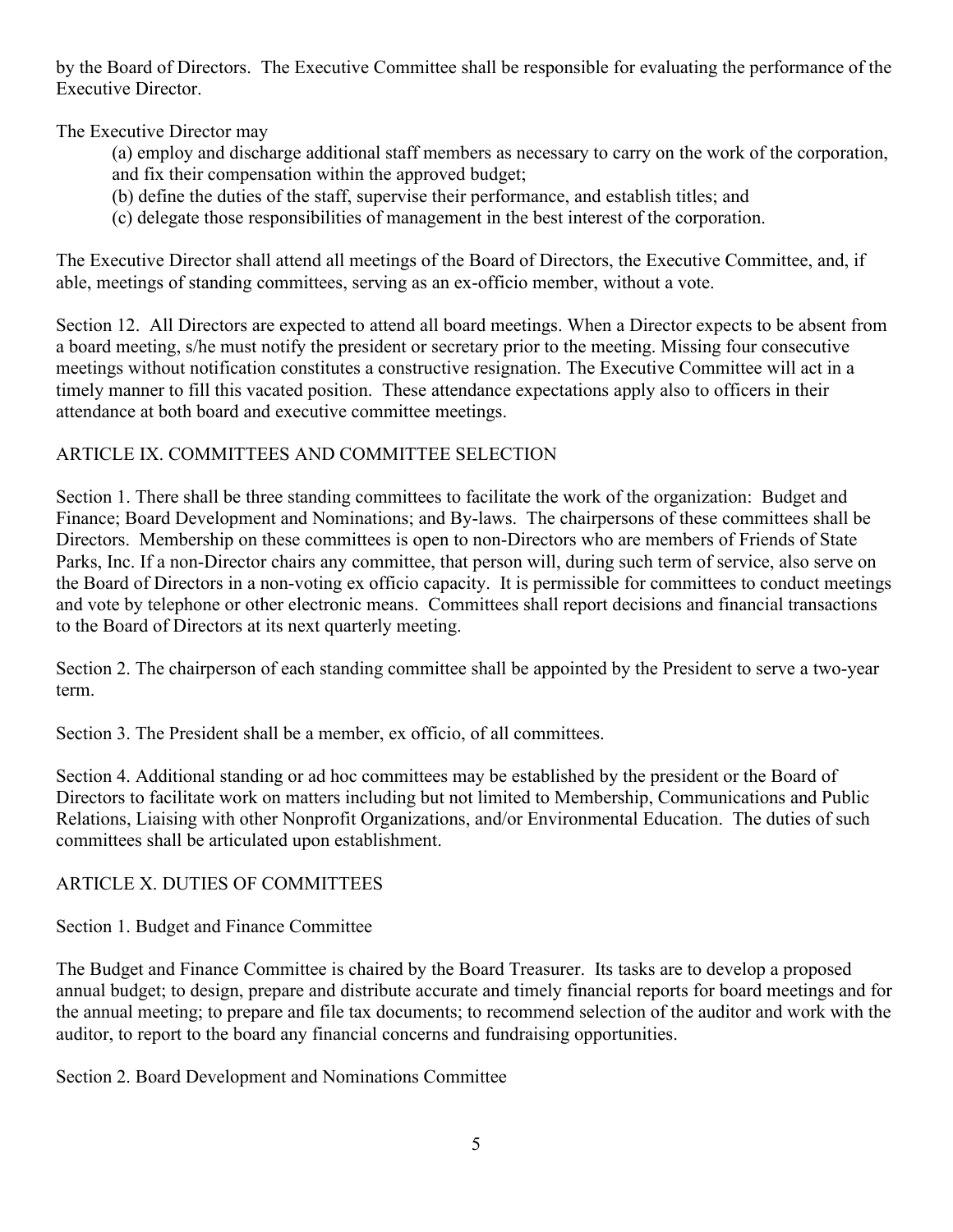The Board Development and Nominations Committee is charged with preparing priorities for board composition, meeting with prospective Directors, nominating new Directors, providing orientation and training for the board, and suggesting new, non-Directors for committee membership. The Committee shall also monitor board and committee attendance and duty compliance for all Directors. The Committee shall prepare a slate of nominees to fill each vacant office and directorship to be voted on by the membership at the annual meeting. There will be one eligible person nominated for each office and directorship. Only those persons who have signified their consent to serve if elected shall be nominated for or elected to such offices or directorships. Nominations may be made from the floor.

#### Section 3. By-laws Committee.

The By-laws Committee will review the by-laws on an annual basis to assess board adherence to the provisions and, when needed, recommend amendments in accordance with ARTICLE XV of these by-laws.

### ARTICLE XI. ANNUAL GENERAL MEETING

Section 1. There shall be one general meeting of the membership each year. The executive Committee shall decide specific dates for the annual meeting.

Section 2. Special meeting of the organization may be called by the President or by the Board of Directors.

Section 3. Written or printed notice stating the place, day and hour of the meeting, and in case of a special meeting the purposes for which the meeting is called, shall be delivered not less than ten nor more than fifty days before the close of the meeting either personally, electronically or by mail to each member entitled to vote at such meeting.

Section 4. A quorum for the transaction of business at any meeting of the members shall be at least seven members eligible to vote. The vote of a majority of the voters entitled to be cast at a meeting at which a quorum is present shall be necessary for the adoption of any matter voted upon by the members.

Section 5. The Annual Meeting may be conducted solely by one or more means of remote communication through which all of the members may participate with each other during the meeting, if the number of members participating in the meeting would be sufficient to constitute a quorum. Participation in a meeting by that means constitutes presence in person at the meeting.

#### ARTICLE XII FISCAL YEAR

The fiscal year of the organization shall run with the calendar year.

### ARTICLE XIII. PARLIAMENTARY PROCEDURE

Roberts Rules of Order Revised shall govern the organization in all cases in which they are applicable and in which they are not in conflict with the by-laws.

#### ARTICLE XIV. AFFILIATION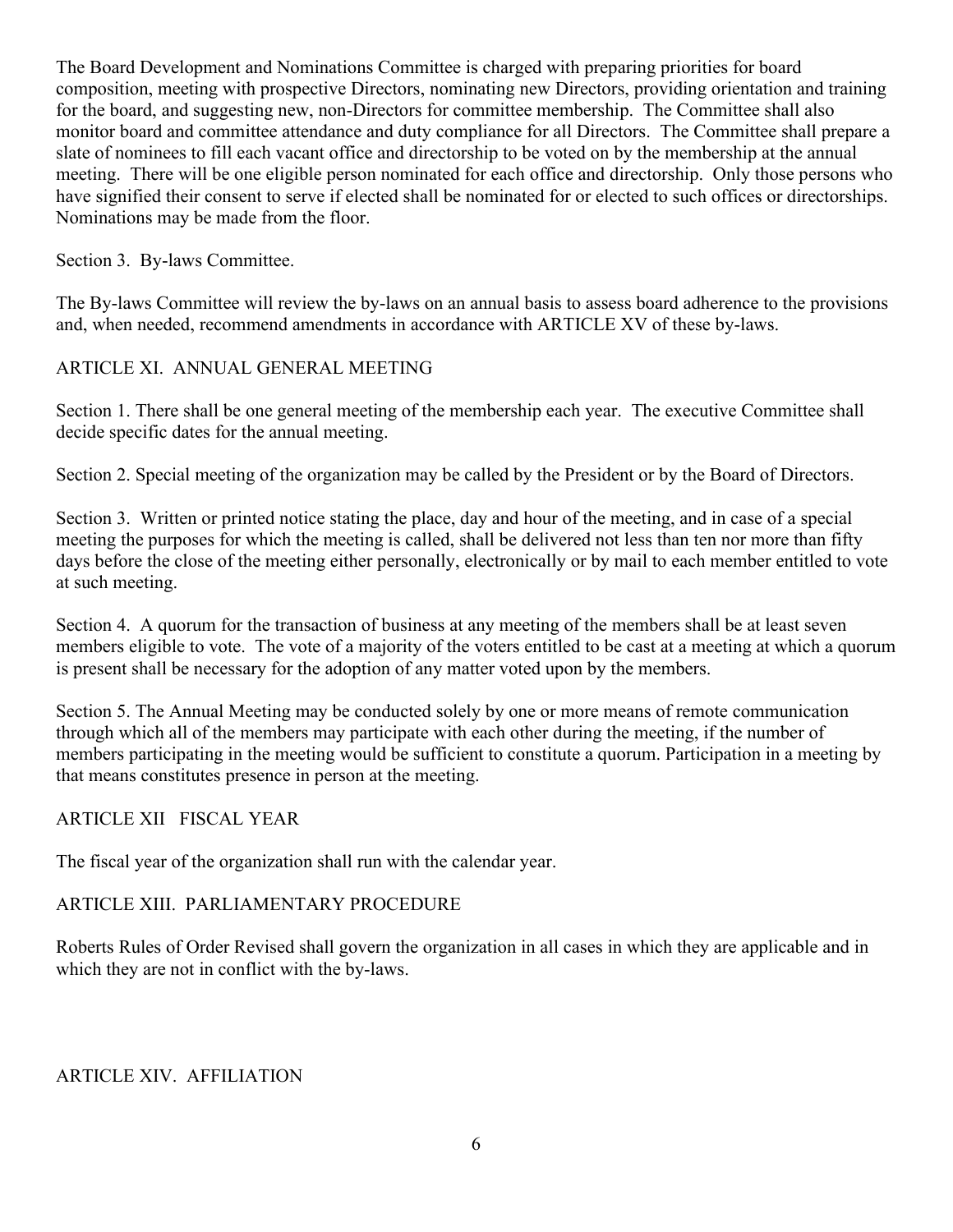Friends of State Parks, Inc. acts as an umbrella organization for local North Carolina State Parks Friends Groups in their various stages of development: from start-up status, Friends of State Parks, Inc. chapters, to independent associations.

### ARTICLE XV. AMENDMENTS

These by-laws may be amended at any annual or special meeting of the membership by a two-thirds vote of the votes entitled to be cast by the members present or represented by written proxy at a meeting at which a quorum is present, provided that notice of the proposed amendment was given to each member at least ten days prior to said meeting and that the amendment has been approved by the Board of Directors.

#### ARTICLE XVI. INDEMNIFICATION

The Board of Directors shall provide for indemnification of any director or officer or former director or officer of the corporation or any person who may have served at its request against expenses actually and necessarily incurred by him/her in connection with the defense of any action, suit or proceeding in which he/she is made a party by reason of being or having been such director or officer, except in relation to matters as to which he/she shall be adjudged in such action, suit or proceeding to have acted in bad faith or to have been liable or guilty by reason of willful misconduct in the performance of duty.

#### ARTICLE XVII. DISSOLUTION

Upon dissolution of the corporation, the Board of Directors shall dispose of all the assets of the corporation in compliance with Chapter 55A of the North Carolina General Statutes. After paying or making provisions for the payment of all of the liabilities of the corporation, the Board of Directors shall attempt to dispose of remaining corporate assets in such manner, or to such organization or organizations organized and operated exclusively for charitable, educational, literary or scientific purposes as shall at the time qualify as an exempt organization or organizations under Section 501(c)(3) of the Internal Revenue Code (or the corresponding provisions of any future United States Internal Revenue law), as the Board of Directors shall determine will enhance and perpetuate the state parks system of North Carolina for the enjoyment and benefit of all the state's people. Any assets not so disposed of shall be deposited in the Office of the Clerk of Superior Court, of Wake County, State of North Carolina, to be distributed in such manner, or to such organization or organizations, as the court shall determine will enhance and perpetuate the state parks system of North Carolina for the enjoyment and benefit of all the state's people.

### ARTICLE XVIII. NONDISCRIMINATION STATEMENT

Friends of State Parks, Inc does not and shall not discriminate on the basis of race, color, religion (creed), gender, gender expression, age, national origin(ancestry), disability, marital status, sexual orientation, or military status, in any of its activities or operations. These activities include, but are not limited to, hiring and firing of staff, selection of volunteers and vendors, and provision of services. We are committed to providing an inclusive and welcoming environment for all members of our staff, clients, volunteers, subcontractors, vendors, and clients.

Friends of State Parks, Inc. is an equal opportunity employer. We will not discriminate and will take affirmative action measures to ensure against discrimination in employment, recruitment, advertisements for employment, compensation, termination, upgrading, promotions, and other conditions of employment against any employee or job applicant on the bases of race, color, gender, national origin, age, religion, creed, disability, veteran's status, sexual orientation, gender identity or gender expression.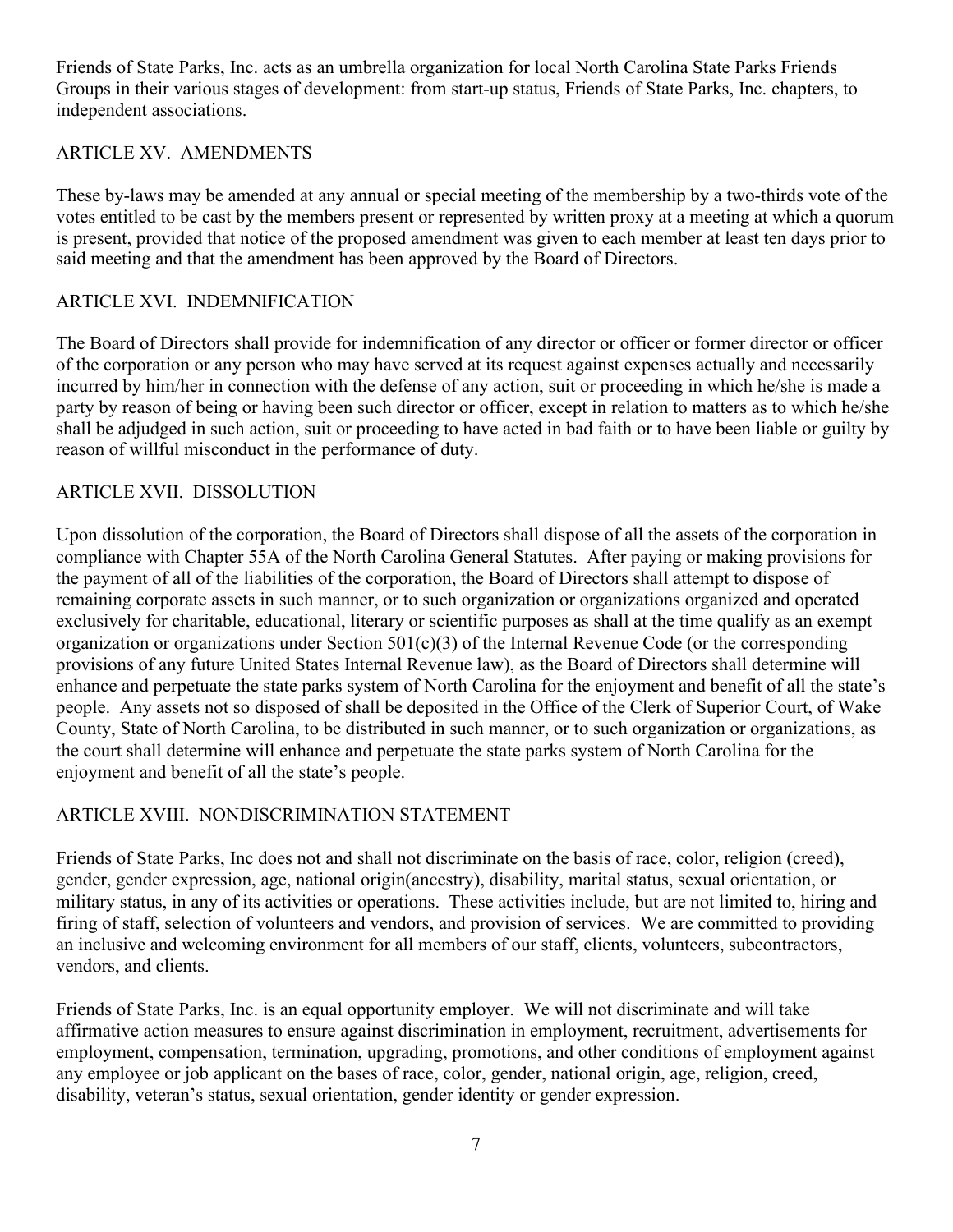# ARTICLE XIX. CONFLICT OF INTEREST STATEMENT

No Director or committee member, or any member of his/her family should accept any gift, entertainment, service, loan, or promise of future benefits from any person who either personally or whose employees might benefit or appear to benefit from such Director or committee member's connection with Friends of State Parks, Inc., unless the facts of such benefit, gift, service, or loan are disclosed in good faith and are authorized by the board. Director and committee members are expected to work out for themselves the most gracious method of declining gifts, entertainment, and benefits that do not meet this standard.

No Director or committee members should perform, for any personal gain, services to any Friends of State Parks, Inc. supplier of goods or services, as employee, consultant, or in any other capacity which promises compensation of any kind, unless the fact of such transaction or contracts are disclosed in good faith, and the board or committee authorizes such a transaction. Similar association by a family member of the Director or committee member or by any other close relative may be inappropriate.

No Director or committee member or any member of his/her family should have any beneficial interest in, or substantial obligation to any Friends of State Parks, Inc. supplier of goods or services or any other organization that is engaged in doing business with or serving Friends of State Parks, Inc. unless it has been determined by the board, on the basis of full disclosure of facts, that such interest does not give rise to conflict of interest.

This policy statement is not intended to apply to gifts and/or similar entertainment of nominal value that clearly are in keeping with good business ethics and do not obligate the recipient. Any matter of question or interpretation that arises relating to this policy should be referred to the president for decision and/or for referral to the board of directors for decision, where appropriate.

# ARTICLE XX. WHISTLE BLOWER STATEMENT

If any employee, volunteer, Director or committee member reasonably believes that some policy, practice, or activity of Friends of State Parks, Inc. is in violation of law, a written complaint may be filed by that employee, volunteer, Director or committee member with the Chief Executive Officer.

It is the intent of Friends of State Parks, Inc. to adhere to all laws and regulations that apply to the organization, and the underlying purpose of this Policy is to support the organization's goal of legal compliance. The support of all employees, volunteers, Directors or committee members is necessary to achieving compliance with various laws and regulations.

An employee, volunteer, Director or committee member is protected from retaliation only if the employee, volunteer, Director or committee member brings the alleged unlawful activity, policy, or practice to the attention of Friends of State Parks, Inc. and provides Friends of State Parks, Inc. with a reasonable opportunity to investigate and correct the alleged unlawful activity.

The protection described below is only available to employees, volunteers, Director or committee members that comply with this requirement. Friends of State Parks, Inc. will not retaliate against an employee, volunteer, Director or committee member who, in good faith, has made a protest or raised a complaint against some practice of Friends of State Parks, Inc., or of another individual or entity with whom Friends of State Parks, Inc. had a business relationship, on the basis of a reasonable belief that the practice is in violation of law or a clear mandate of public policy.

Friends of State Parks, Inc. will not retaliate against an employee, volunteer, Director or committee member who discloses or threatens to disclose to a supervisor or a public body any activity, policy, or practice of Friends